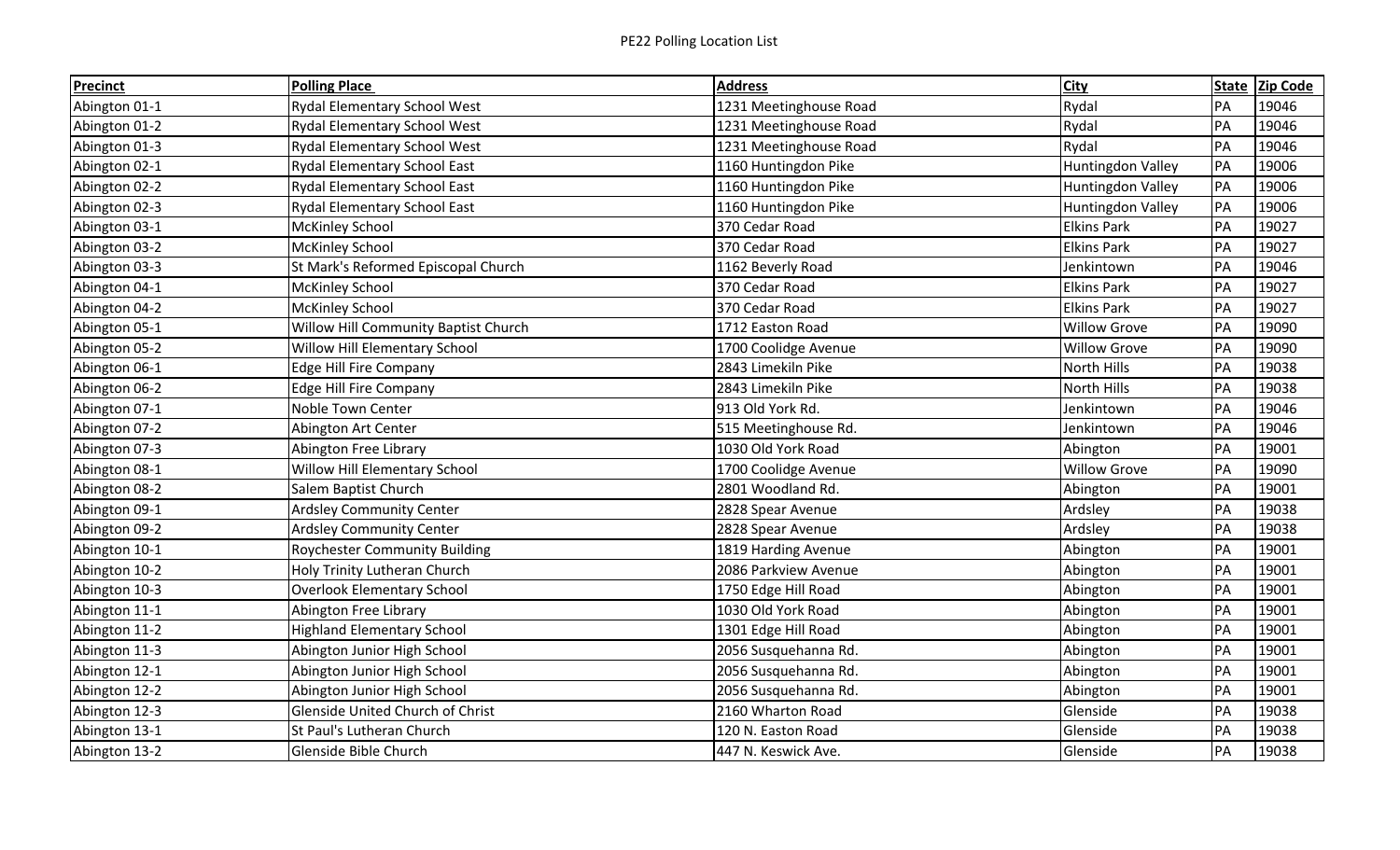| Abington 13-3       | St Peter's Episcopal Church                                                       | 654 Easton Road                   | Glenside           | PA | 19038 |
|---------------------|-----------------------------------------------------------------------------------|-----------------------------------|--------------------|----|-------|
| Abington 14-1       | Living Word Lutheran Church (aka Salem Baptist Church Easton Roa 1250 Easton Road |                                   | Roslyn             | PA | 19001 |
| Abington 14-2       | Roslyn Elementary School                                                          | 2565 Susquehanna Road             | Roslyn             | PA | 19001 |
| Abington 15-1       | Roslyn Elementary School                                                          | 2565 Susquehanna Road             | Roslyn             | PA | 19001 |
| Abington 15-2       | Roslyn Elementary School                                                          | 2565 Susquehanna Road             | Roslyn             | PA | 19001 |
| Ambler 1            | Wissahickon Fire Company                                                          | 245 E. Race Street                | Ambler             | PA | 19002 |
| Ambler 2            | Ambler Borough Hall                                                               | 131 Rosemary Ave.                 | Ambler             | PA | 19002 |
| Ambler 3            | Calvary United Methodist Church                                                   | 16 E. Park Avenue                 | Ambler             | PA | 19002 |
| Bridgeport 1        | <b>Bridgeport Borough Garage</b>                                                  | 4th & Mill Street                 | Bridgeport         | PA | 19405 |
| <b>Bridgeport 2</b> | Sts. Peter & Paul Ukrainian Church                                                | 530 Hurst Street                  | Bridgeport         | PA | 19405 |
| <b>Bridgeport 3</b> | <b>Bridgeport Borough Garage</b>                                                  | 4th & Mill Street                 | Bridgeport         | PA | 19405 |
| Bryn Athyn          | Bryn Athyn Borough Hall                                                           | 2835 Buck Road                    | <b>Bryn Athyn</b>  | PA | 19009 |
| Cheltenham 1-1      | <b>Glenside Elementary School</b>                                                 | 400 Harrison Avenue               | Glenside           | PA | 19038 |
| Cheltenham 1-2      | <b>Glenside Memorial Hall</b>                                                     | 185 S. Keswick Avenue             | Glenside           | PA | 19038 |
| Cheltenham 1-3      | <b>Glenside Elementary School</b>                                                 | 400 Harrison Avenue               | Glenside           | PA | 19038 |
| Cheltenham 1-4      | <b>Glenside Memorial Hall</b>                                                     | 185 S. Keswick Avenue             | Glenside           | PA | 19038 |
| Cheltenham 2-1      | Westminster Theological Seminary, VanTil Hall                                     | 2960 W. Church Road               | Glenside           | PA | 19038 |
| Cheltenham 2-2      | Towers at Wyncote                                                                 | 8480 Limekiln Pike                | Wyncote            | PA | 19095 |
| Cheltenham 2-3      | <b>Curtis Hall</b>                                                                | 1250 W. Church Road/Greenwood Ave | Wyncote            | PA | 19095 |
| Cheltenham 2-4      | Cheltenham High School                                                            | 500 Rices Mill Road               | Wyncote            | PA | 19095 |
| Cheltenham 3-1      | All Hallows Church                                                                | 262 Bent Road                     | Wyncote            | PA | 19095 |
| Cheltenham 3-2      | Cheltenham Township Administration Bldg                                           | 8230 Old York Road                | <b>Elkins Park</b> | PA | 19027 |
| Cheltenham 3-3      | Elkins Park Square Suite # 215                                                    | 8080 Old York Road                | <b>Elkins Park</b> | PA | 19027 |
| Cheltenham 3-4      | LaMott Community Center                                                           | 7420 Sycamore Avenue              | <b>Elkins Park</b> | PA | 19027 |
| Cheltenham 4-1      | Cheltenham School Administration Bldg                                             | 2000 Ashbourne Road               | <b>Elkins Park</b> | PA | 19027 |
| Cheltenham 4-2      | Cheltenham School Administration Bldg                                             | 2000 Ashbourne Road               | <b>Elkins Park</b> | PA | 19027 |
| Cheltenham 4-3      | <b>Wyncote Elementary School</b>                                                  | 333 Rices Mill Road               | Wyncote            | PA | 19095 |
| Cheltenham 4-4      | <b>Wyncote Elementary School</b>                                                  | 333 Rices Mill Road               | Wyncote            | PA | 19095 |
| Cheltenham 5-1      | LaMott Community Center                                                           | 7420 Sycamore Avenue              | <b>Elkins Park</b> | PA | 19027 |
| Cheltenham 5-2      | <b>Myers Elementary School</b>                                                    | 7609 Montgomery Avenue            | <b>Elkins Park</b> | PA | 19027 |
| Cheltenham 5-3      | <b>Myers Elementary School</b>                                                    | 7609 Montgomery Avenue            | <b>Elkins Park</b> | PA | 19027 |
| Cheltenham 5-4      | Cheltenham Elementary School                                                      | 7853 Front Street                 | Cheltenham         | PA | 19012 |
| Cheltenham 6-1      | <b>Elkins Park School</b>                                                         | 8149 New Second Street            | <b>Elkins Park</b> | PA | 19027 |
| Cheltenham 6-2      | <b>Elkins Park School</b>                                                         | 8149 New Second Street            | <b>Elkins Park</b> | PA | 19027 |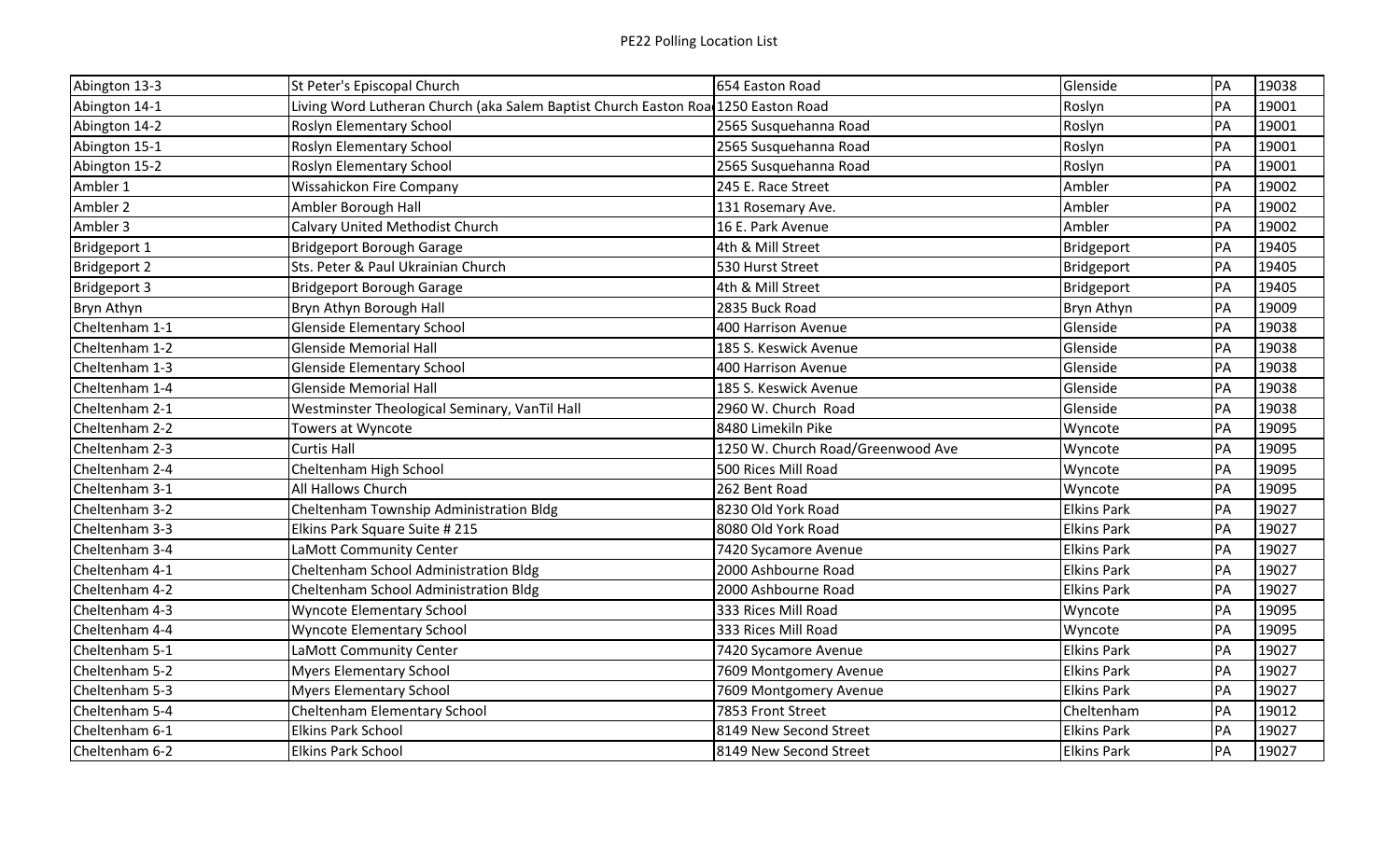| Cheltenham 6-3    | <b>Elkins Park School</b>                             | 8149 New Second Street            | <b>Elkins Park</b>      | PA | 19027 |
|-------------------|-------------------------------------------------------|-----------------------------------|-------------------------|----|-------|
| Cheltenham 7-1    | <b>Rowland Community Center</b>                       | 400 Myrtle Avenue                 | Cheltenham              | PA | 19012 |
| Cheltenham 7-2    | Berachah Church                                       | 400 Ashbourne Road                | Cheltenham              | PA | 19012 |
| Cheltenham 7-3    | Cheltenham Elementary School                          | 7853 Front Street                 | Cheltenham              | PA | 19012 |
| Collegeville 1    | Trinity United Church of Christ                       | 532 E. Main Street                | Collegeville            | PA | 19426 |
| Collegeville 2    | Ursinus College - Schellhase Commons                  | 601 E. Main Street                | Collegeville            | PA | 19426 |
| Collegeville 3    | Collegeville Borough Hall                             | 491 E. Main Street                | Collegeville            | PA | 19426 |
| Conshohocken 1    | Conshohocken Community Center at the Fellowship House | 515 Harry Street                  | Conshohocken            | PA | 19428 |
| Conshohocken 2    | Conshohocken Community Center at the Fellowship House | 515 Harry Street                  | Conshohocken            | PA | 19428 |
| Conshohocken 3    | Conshohocken Community Center at the Fellowship House | 515 Harry Street                  | Conshohocken            | PA | 19428 |
| Conshohocken 4    | Conshohocken Community Center at the Fellowship House | 515 Harry Street                  | Conshohocken            | PA | 19428 |
| Conshohocken 5    | Conshohocken Fire Company                             | 819 Fayette Street                | Conshohocken            | PA | 19428 |
| Conshohocken 6    | Conshohocken Borough Hall                             | 400 Fayette Street                | Conshohocken            | PA | 19428 |
| Conshohocken 7    | A.A. Garthwaite Stadium"A-Field"                      | E. Eleventh Avenue & Harry Street | Conshohocken            | PA | 19428 |
| Douglass 1        | Shepherd of the Hills Church                          | 527 Hoffmansville Road            | Bechtelsville           | PA | 19505 |
| Douglass 2        | Shepherd of the Hills Church                          | 527 Hoffmansville Road            | Bechtelsville           | PA | 19505 |
| Douglass 3        | <b>Tri-County Bible Church</b>                        | 142 Buchert Rd.                   | Gilbertsville           | PA | 19525 |
| Douglass 4        | Tri-County Bible Church                               | 142 Buchert Rd.                   | Gilbertsville           | PA | 19525 |
| East Greenville   | The Open Link                                         | 517 Jefferson Street              | <b>East Greenville</b>  | PA | 18041 |
| East Norriton 1-1 | Olivet Schwenkfelder United Church of Christ          | 619 Township Line Road            | Norristown              | PA | 19401 |
| East Norriton 1-2 | <b>East Norriton Middle School</b>                    | 330 Roland Drive                  | Norristown              | PA | 19401 |
| East Norriton 1-3 | Paul Fly Elementary School                            | 2920 Potshop Road                 | Norristown              | PA | 19403 |
| East Norriton 1-4 | Norriton Presbyterian Church                          | 608 North Trooper Road            | <b>Fairview Village</b> | PA | 19409 |
| East Norriton 2-1 | Cole Manor Elementary School                          | 2350 Springview Road              | Norristown              | PA | 19401 |
| East Norriton 2-2 | Cole Manor Elementary School                          | 2350 Springview Road              | Norristown              | PA | 19401 |
| East Norriton 2-3 | Cole Manor Elementary School                          | 2350 Springview Road              | Norristown              | PA | 19401 |
| East Norriton 2-4 | <b>Automobile Dealers Association</b>                 | 3311 Swede Road, Suite A          | Norristown              | PA | 19401 |
| Franconia 1       | Franconia Township Building                           | 671 Allentown Road                | Telford                 | PA | 18969 |
| Franconia 2       | Christ Reformed Church at Indian Creek                | 171 Church Road                   | <b>Telford</b>          | PA | 18969 |
| Franconia 3       | Christ Reformed Church at Indian Creek                | 171 Church Road                   | Telford                 | PA | 18969 |
| Franconia 4       | Franconia Township Building                           | 671 Allentown Road                | <b>Telford</b>          | PA | 18969 |
| Franconia 5       | Immanuel Leidy's Church                               | 273 West Cherry Lane              | Souderton               | PA | 18964 |
| Franconia 6       | Souderton Area School District Office                 | 760 Lower Road                    | Souderton               | PA | 18964 |
| Franconia 7       | Souderton Area School District Office                 | 760 Lower Road                    | Souderton               | PA | 18964 |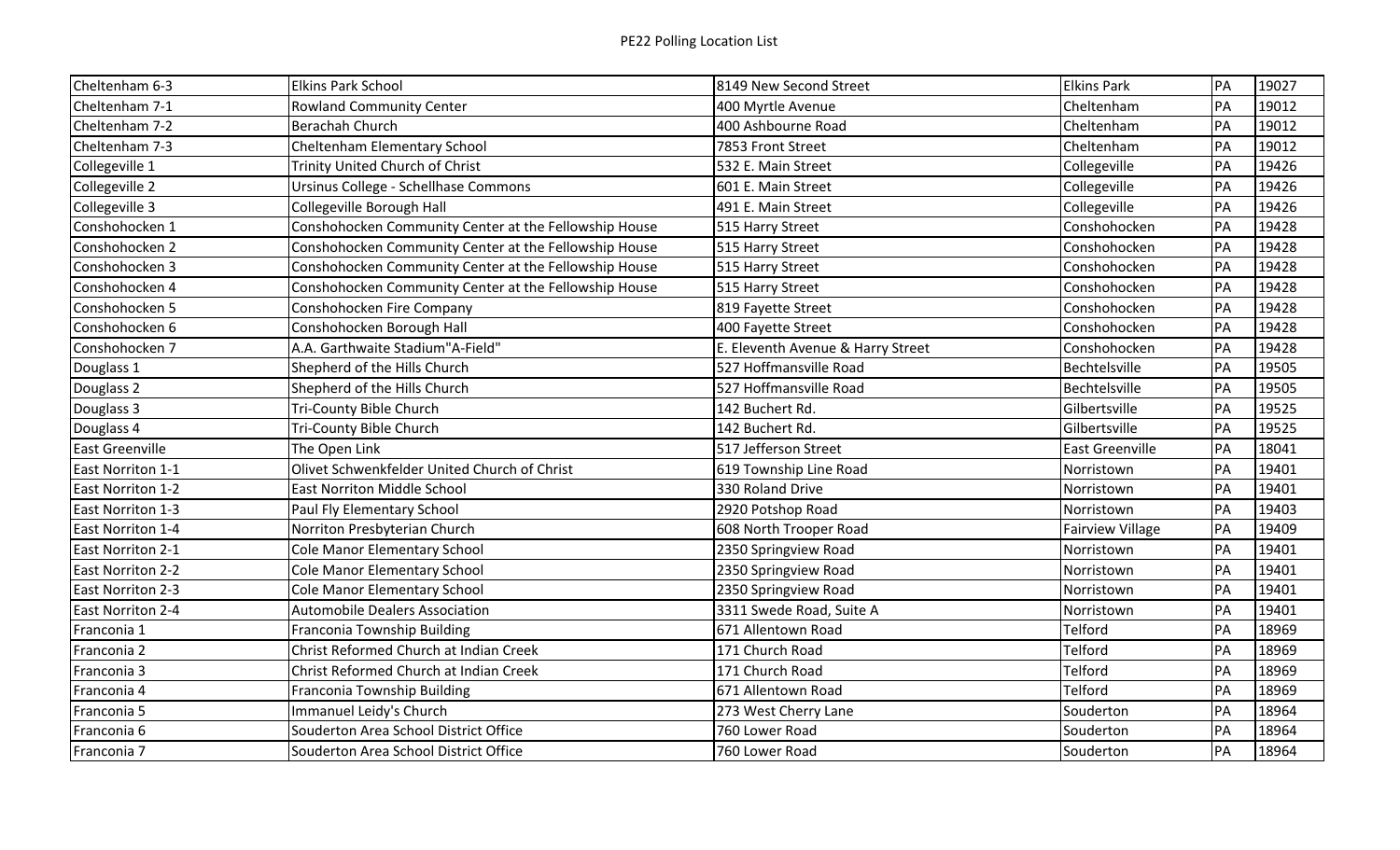| Franconia 8       | Immanuel Leidy's Church                 | 273 West Cherry Lane   | Souderton         | PA | 18964 |
|-------------------|-----------------------------------------|------------------------|-------------------|----|-------|
| <b>Green Lane</b> | Green Lane Fire Co.                     | 214 Main St.           | <b>Green Lane</b> | PA | 18054 |
| Hatboro North-One | St Johns Lutheran Church                | 505 North York Road    | Hatboro           | PA | 19040 |
| Hatboro North-Two | <b>Crooked Billet Elementary School</b> | 101 Meadowbrook Ave.   | Hatboro           | PA | 19040 |
| Hatboro South-One | <b>Crooked Billet Elementary School</b> | 101 Meadowbrook Ave.   | Hatboro           | PA | 19040 |
| Hatboro South-Two | <b>Crooked Billet Elementary School</b> | 101 Meadowbrook Ave.   | Hatboro           | PA | 19040 |
| Hatfield Borough  | Hatfield Fire House                     | 75 North Market Street | Hatfield          | PA | 19440 |
| Hatfield 1-1      | A. M. Kulp Elementary School            | 801 Cowpath Road       | Hatfield          | PA | 19440 |
| Hatfield 1-2      | A. M. Kulp Elementary School            | 801 Cowpath Road       | Hatfield          | PA | 19440 |
| Hatfield 2-1      | <b>Hatfield Township Building</b>       | 1950 School Road       | Hatfield          | PA | 19440 |
| Hatfield 2-2      | <b>Hatfield Township Building</b>       | 1950 School Road       | Hatfield          | PA | 19440 |
| Hatfield 3-1      | <b>Hatfield Elementary School</b>       | 1701 Fairgrounds Rd.   | Hatfield          | PA | 19440 |
| Hatfield 3-2      | <b>Hatfield Elementary School</b>       | 1701 Fairgrounds Rd.   | Hatfield          | PA | 19440 |
| Hatfield 4-1      | Pennfield Middle School                 | 726 Forty Foot Road    | Hatfield          | PA | 19440 |
| Hatfield 4-2      | Pennfield Middle School                 | 726 Forty Foot Road    | Hatfield          | PA | 19440 |
| Hatfield 5-1      | Oak Park Elementary School              | 500 Squirrel Lane      | Lansdale          | PA | 19446 |
| Hatfield 5-2      | Oak Park Elementary School              | 500 Squirrel Lane      | Lansdale          | PA | 19446 |
| Horsham 1-1       | Keith Valley Middle School              | 227 Meetinghouse Road  | Horsham           | PA | 19044 |
| Horsham 1-2       | <b>Blair Mill Elementary School</b>     | 109 Bender Road        | Hatboro           | PA | 19040 |
| Horsham 1-3       | Horsham Fire House #1                   | 315 Meetinghouse Road  | Horsham           | PA | 19044 |
| Horsham 1-4       | <b>Hallowell Elementary School</b>      | 501 W Moreland Ave     | Horsham           | PA | 19044 |
| Horsham 1-5       | Keith Valley Middle School              | 227 Meetinghouse Road  | Horsham           | PA | 19044 |
| Horsham 2-1       | Horsham Township Community Center       | 1025 Horsham Road      | Horsham           | PA | 19044 |
| Horsham 2-2       | <b>Simmons Elementary School</b>        | 411 Babylon Road       | Horsham           | PA | 19044 |
| Horsham 2-3       | Horsham Township Community Center       | 1025 Horsham Road      | Horsham           | PA | 19044 |
| Horsham 2-4       | Horsham Township Library                | 435 Babylon Road       | Horsham           | PA | 19044 |
| Horsham 3-1       | Horsham VFW Post 9788                   | 324 Sawmill Lane       | Horsham           | PA | 19044 |
| Horsham 3-2       | Yuong Sang Presbyterian Church          | 706 Witmer Road        | Horsham           | PA | 19044 |
| Horsham 3-3       | Lutheran Church of the Resurrection     | 620 Welsh Road         | Horsham           | PA | 19044 |
| Horsham 3-4       | Hatboro Horsham High School             | 899 Horsham Road       | Horsham           | PA | 19044 |
| Horsham 3-5       | Hatboro Horsham High School             | 899 Horsham Road       | Horsham           | PA | 19044 |
| Horsham 4-1       | St. Matthew's Episcopal Church          | 919 Tennis Aveunue     | Maple Glen        | PA | 19002 |
| Horsham 4-2       | Horsham Township Community Center       | 1025 Horsham Road      | Horsham           | PA | 19044 |
| Horsham 4-3       | <b>Simmons Elementary School</b>        | 411 Babylon Road       | Horsham           | PA | 19044 |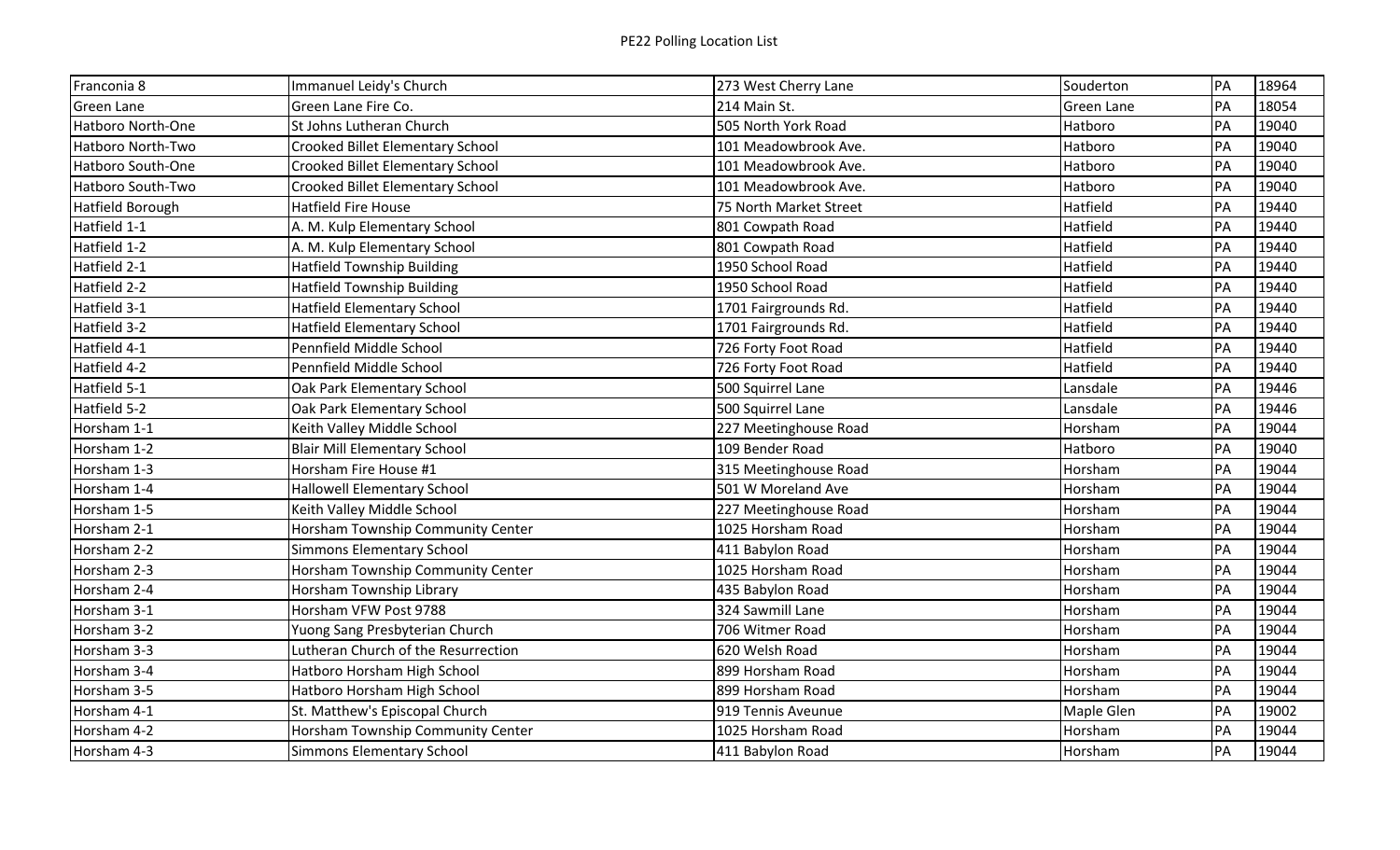| Horsham 4-4       | Ukrainian American Sport Center - TRYZUB        | 1 Lower State Rd.         | <b>North Wales</b>    | PA | 19454 |
|-------------------|-------------------------------------------------|---------------------------|-----------------------|----|-------|
| Jenkintown 1      | Jenkintown Library                              | 460 York Rd.              | Jenkintown            | PA | 19046 |
| Jenkintown 2      | Jenkintown High School                          | 325 Highland Avenue       | Jenkintown            | PA | 19046 |
| Jenkintown 3      | Jenkintown United Methodist Church              | 328 Summit Avenue         | Jenkintown            | PA | 19046 |
| Jenkintown 4      | Jenkintown High School                          | 325 Highland Avenue       | Jenkintown            | PA | 19046 |
| Lansdale 1-1      | <b>Fairmount Fire Company</b>                   | 100 Vine Street           | Lansdale              | PA | 19446 |
| Lansdale 1-2      | Penndale Middle School                          | 400 Penn Street           | Lansdale              | PA | 19446 |
| Lansdale 1-3      | Penndale Middle School                          | 400 Penn Street           | Lansdale              | PA | 19446 |
| Lansdale 2-1      | Lansdale United Methodist Church                | 300 N. Broad Street       | Lansdale              | PA | 19446 |
| Lansdale 2-2      | Knapp Elementary School                         | 698 Knapp Road            | Lansdale              | PA | 19446 |
| Lansdale 2-3      | Knapp Elementary School                         | 698 Knapp Road            | Lansdale              | PA | 19446 |
| Lansdale 3-1      | First Baptist Church of Lansdale                | 700 N. Broad St.          | Lansdale              | PA | 19446 |
| Lansdale 3-2      | <b>Trinity Lutheran Church</b>                  | 1000 West Main Street     | Lansdale              | PA | 19446 |
| Lansdale 3-3      | <b>York Elementary School</b>                   | 700 York Avenue           | Lansdale              | PA | 19446 |
| Limerick 1        | St James United Church of Christ                | 321 South Limerick Road   | Limerick              | PA | 19468 |
| Limerick 2        | Limerick Township Building                      | 646 W. Ridge Pike         | Limerick              | PA | 19468 |
| Limerick 3        | Limerick Fire Department - Linfield Station     | 1077 Main Street          | Linfield              | PA | 19468 |
| Limerick 4        | <b>Brooke Elementary School</b>                 | 339 North Lewis Road      | Royersford            | PA | 19468 |
| Limerick 5        | <b>Evans Elementary School</b>                  | 125 Sunset Road           | Limerick              | PA | 19468 |
| Limerick 6        | Limerick Elementary School                      | 81 Limerick Center Road   | Limerick              | PA | 19468 |
| Lower Frederick 1 | Lower Frederick Fire Company                    | 137 Spring Mount Road     | <b>Spring Mount</b>   | PA | 19478 |
| Lower Frederick 2 | Lower Frederick Township Building               | 53 Spring Mount Road      | Zieglerville          | PA | 19492 |
| Lower Gwynedd 1-1 | Church of the Messiah                           | 1001 Dekalb Pike          | Lower Gwynedd         | PA | 19002 |
| Lower Gwynedd 1-2 | Church of the Messiah                           | 1001 Dekalb Pike          | Lower Gwynedd         | PA | 19002 |
| Lower Gwynedd 1-3 | Gwynedd-Mercy University, Julia Ball Auditorium | 1325 Sumneytown Pike      | <b>Gwynedd Valley</b> | PA | 19437 |
| Lower Gwynedd 1-4 | Wissahickon High School                         | 521 Houston Road          | Ambler                | PA | 19002 |
| Lower Gwynedd 2-1 | Lower Gwynedd Township Building                 | 1130 North Bethlehem Pike | <b>Spring House</b>   | PA | 19477 |
| Lower Gwynedd 2-2 | Wissahickon Administration Building             | 601 Knight Road           | Ambler                | PA | 19002 |
| Lower Merion 01-1 | Penn Valley School                              | 301 Righters Mill Road    | Narberth              | PA | 19072 |
| Lower Merion 01-2 | Penn Valley School                              | 301 Righters Mill Road    | Narberth              | PA | 19072 |
| Lower Merion 01-3 | St Christophers Church                          | 226 Righters Mill Road    | Gladwyne              | PA | 19035 |
| Lower Merion 02-1 | St Christophers Church                          | 226 Righters Mill Road    | Gladwyne              | PA | 19035 |
| Lower Merion 02-2 | First Presbyterian Church of Lower Merion       | 1321 Beaumont Drive       | Gladwyne              | PA | 19035 |
| Lower Merion 02-3 | Welsh Valley Middle School                      | 325 Tower Lane            | Narberth              | PA | 19072 |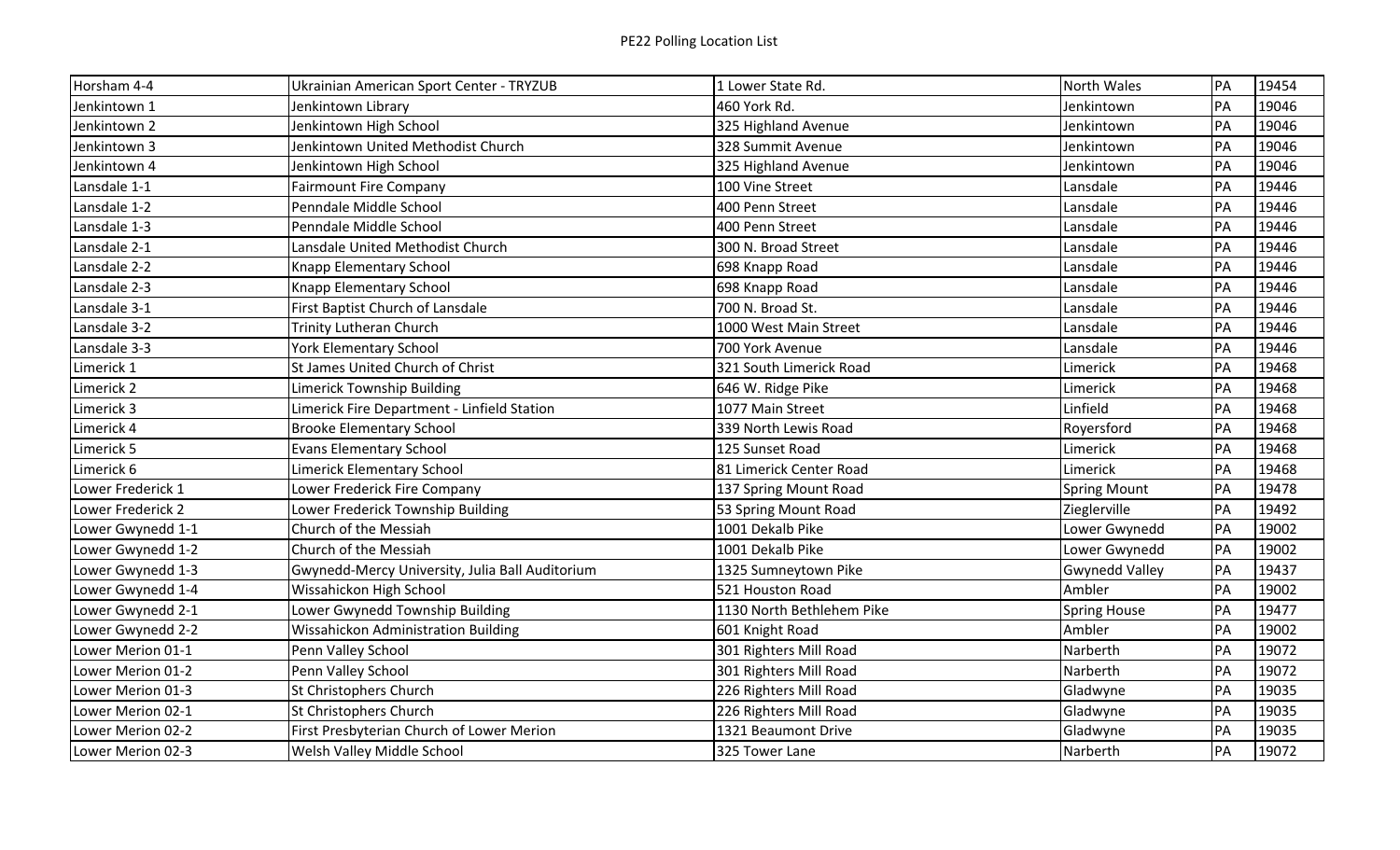| Lower Merion 03-1 | <b>Belmont Hills Library</b>                   | 120 Mary Waters Ford Rd.  | Bala Cynwyd           | PA | 19004 |
|-------------------|------------------------------------------------|---------------------------|-----------------------|----|-------|
| Lower Merion 03-2 | Welsh Valley Middle School                     | 325 Tower Lane            | Narberth              | PA | 19072 |
| Lower Merion 03-3 | <b>Belmont Hills Fire Company</b>              | 4 S. Washington Avenue    | <b>Belmont Hills</b>  | PA | 19004 |
| Lower Merion 04-1 | St Marys Episcopal Church                      | 36 Ardmore Avenue         | Ardmore               | PA | 19003 |
| Lower Merion 04-2 | St Marys Episcopal Church                      | 36 Ardmore Avenue         | Ardmore               | PA | 19003 |
| Lower Merion 04-3 | First Presbyterian Church of Ardmore           | 5 W. Montgomery Avenue    | Ardmore               | PA | 19003 |
| Lower Merion 05-1 | Lower Merion School Administration Building    | 301 E Montgomery Avenue   | Ardmore               | PA | 19003 |
| Lower Merion 05-2 | Lower Merion School Administration Building    | 301 E Montgomery Avenue   | Ardmore               | PA | 19003 |
| Lower Merion 05-3 | Lower Merion School Administration Building    | 301 E Montgomery Avenue   | Ardmore               | PA | 19003 |
| Lower Merion 06-1 | Ashbridge House                                | 1301 W. Montgomery Avenue | Rosemont              | PA | 19010 |
| Lower Merion 06-2 | Bryn Mawr Presbyterian Church                  | 625 Montgomery Avenue     | <b>Bryn Mawr</b>      | PA | 19010 |
| Lower Merion 06-3 | Harriton High School                           | 600 N. Ithan Avenue       | <b>Bryn Mawr</b>      | PA | 19010 |
| Lower Merion 07-1 | Green Hill Condominium                         | 1001 City Line Avenue     | Wynnewood             | PA | 19096 |
| Lower Merion 07-2 | Penn Wynne Elementary School                   | 250 Haverford Road        | Wynnewood             | PA | 19096 |
| Lower Merion 07-3 | Penn Wynne Elementary School                   | 250 Haverford Road        | Wynnewood             | PA | 19096 |
| Lower Merion 08-1 | St. Paul's Evangelical Lutheran Church         | 415 E Athens Ave          | Ardmore               | PA | 19003 |
| Lower Merion 08-2 | S. S. Sahag & Mesrob Armenian Church           | 630 Clothier Road         | Wynnewood             | PA | 19096 |
| Lower Merion 08-3 | S. S. Sahag & Mesrob Armenian Church           | 630 Clothier Road         | Wynnewood             | PA | 19096 |
| Lower Merion 08-4 | Ardmore United Methodist Church                | 200 Argyle Road           | Ardmore               | PA | 19003 |
| Lower Merion 09-1 | The Cynwyd Club                                | 332 Trevor Ln.            | Bala Cynwyd           | PA | 19004 |
| Lower Merion 09-2 | The Cynwyd Club                                | 332 Trevor Ln.            | Bala Cynwyd           | PA | 19004 |
| Lower Merion 09-3 | <b>Bala Gym</b>                                | 45 Bala Avenue            | <b>Bala Cynwyd</b>    | PA | 19004 |
| Lower Merion 10-1 | Church of the Redeemer                         | 230 Pennswood Road        | <b>Bryn Mawr</b>      | PA | 19010 |
| Lower Merion 10-2 | Bryn Mawr Presbyterian Church                  | 625 Montgomery Avenue     | <b>Bryn Mawr</b>      | PA | 19010 |
| Lower Merion 10-3 | <b>Bryn Mawr Community Center</b>              | 9 South Bryn Mawr Avenue  | <b>Bryn Mawr</b>      | PA | 19010 |
| Lower Merion 11-1 | Beaumont Retirement at Bryn Mawr               | 601 N. Ithan Ave.         | <b>Bryn Mawr</b>      | PA | 19010 |
| Lower Merion 11-2 | Lower Merion Baptist Church                    | 911 New Gulph Road        | <b>Bryn Mawr</b>      | PA | 19010 |
| Lower Merion 11-3 | Harriton High School                           | 600 N. Ithan Avenue       | <b>Bryn Mawr</b>      | PA | 19010 |
| Lower Merion 12-1 | <b>Merion Tribute House</b>                    | 625 Hazelhurst Avenue     | <b>Merion Station</b> | PA | 19066 |
| Lower Merion 12-2 | <b>Merion Tribute House</b>                    | 625 Hazelhurst Avenue     | <b>Merion Station</b> | PA | 19066 |
| Lower Merion 12-3 | St Joseph University, O'Pake Recreation Center | 376 North Latches Lane    | <b>Merion Station</b> | PA | 19066 |
| Lower Merion 13-1 | Levering Mill House                            | 327 Levering Mill Road    | <b>Bala Cynwyd</b>    | PA | 19004 |
| Lower Merion 13-2 | Bala Cynwyd Middle School                      | 510 Bryn Mawr Avenue      | <b>Bala Cynwyd</b>    | PA | 19004 |
| Lower Merion 13-3 | Bala Cynwyd Middle School                      | 510 Bryn Mawr Avenue      | Bala Cynwyd           | PA | 19004 |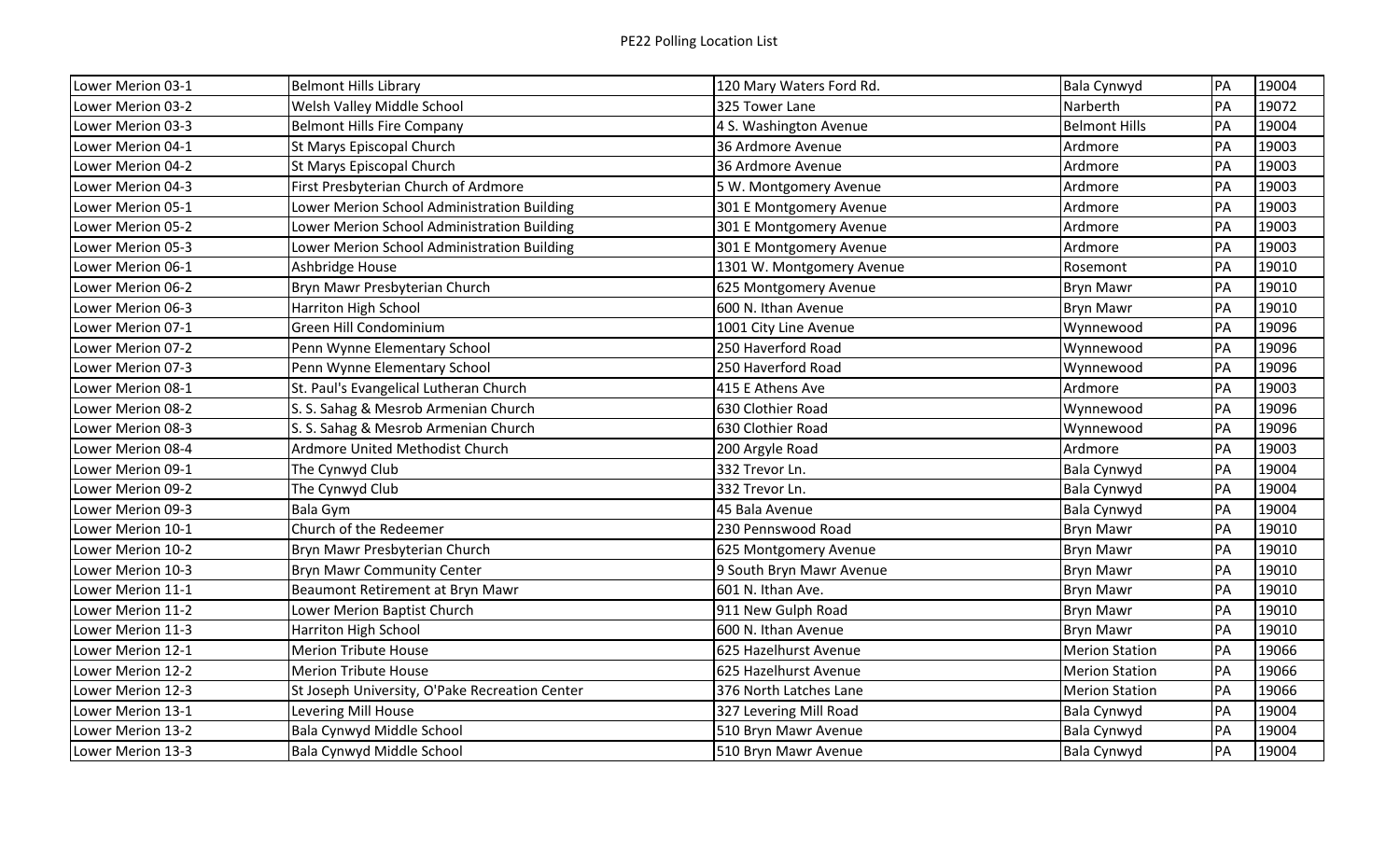| Lower Merion 14-1    | Penn Wynne Elementary School              | 250 Haverford Road    | Wynnewood                | PA | 19096 |
|----------------------|-------------------------------------------|-----------------------|--------------------------|----|-------|
| Lower Merion 14-2    | Penn Wynne Elementary School              | 250 Haverford Road    | Wynnewood                | PA | 19096 |
| Lower Merion 14-3    | Penn Wynne Library                        | 130 Overbrook Parkway | Wynnewood                | PA | 19096 |
| Lower Moreland 1     | Huntingdon Valley Fire Company            | 636 Red Lion Road     | Huntingdon Valley        | PA | 19006 |
| Lower Moreland 2     | Gloria Dei Church                         | 570 Welsh Road        | Huntingdon Valley        | PA | 19006 |
| Lower Moreland 3     | Lower Moreland Township Gym               | 625 Red Lion Road     | Huntingdon Valley        | PA | 19006 |
| Lower Moreland 4-1   | Pine Road Elementary School               | 3737 Pine Road        | <b>Huntingdon Valley</b> | PA | 19006 |
| Lower Moreland 4-2   | Pine Road Elementary School               | 3737 Pine Road        | Huntingdon Valley        | PA | 19006 |
| Lower Moreland 5     | United Methodist of Huntingdon Valley     | 3470 Huntingdon Pike  | Huntingdon Valley        | PA | 19006 |
| Lower Moreland 6     | Lower Moreland High School                | 555 Red Lion Road     | Huntingdon Valley        | PA | 19006 |
| Lower Pottsgrove 1   | Pottsgrove High School                    | 1345 Kauffman Road    | Pottstown                | PA | 19464 |
| Lower Pottsgrove 2   | Berean Bible Church                       | 2675 E. High Street   | Pottstown                | PA | 19464 |
| Lower Pottsgrove 3   | Lower Pottsgrove Elementary School        | 1329 Buchert Road     | Pottstown                | PA | 19464 |
| Lower Pottsgrove 4   | Lower Pottsgrove Elementary School        | 1329 Buchert Road     | Pottstown                | PA | 19464 |
| Lower Providence 1-1 | Local Union 98 I.B.E.W.                   | 3900 Ridge Pike       | Collegeville             | PA | 19426 |
| Lower Providence 1-2 | Arrowhead School                          | 232 Level Road        | Collegeville             | PA | 19426 |
| Lower Providence 2-1 | <b>Woodland Elementary School</b>         | 2700 Woodland Avenue  | Norristown               | PA | 19403 |
| Lower Providence 2-2 | Lower Providence Township Building        | 100 Parklane Avenue   | Eagleville               | PA | 19403 |
| Lower Providence 2-3 | Calvary Chapel                            | 601 North Park Ave.   | Norristown               | PA | 19403 |
| Lower Providence 2-4 | Eagleville Elementary School              | 125 Summit Avenue     | Norristown               | PA | 19403 |
| Lower Providence 3-1 | <b>Audubon Elementary School Building</b> | 2765 Egypt Road       | Norristown               | PA | 19403 |
| Lower Providence 3-2 | Audubon Elementary School Building        | 2765 Egypt Road       | Norristown               | PA | 19403 |
| Lower Providence 3-3 | <b>Valley View Community Church</b>       | 778 Sunnyside Avenue  | Audubon                  | PA | 19403 |
| Lower Providence 3-4 | <b>Woodland Elementary School</b>         | 2700 Woodland Avenue  | Norristown               | PA | 19403 |
| Lower Salford 1      | Indian Valley Middle School               | 130 Maple Avenue      | Harleysville             | PA | 19438 |
| Lower Salford 2      | Indian Valley Middle School               | 130 Maple Avenue      | Harleysville             | PA | 19438 |
| Lower Salford 3      | Lower Salford Township Building           | 379 Main Street       | Harleysville             | PA | 19438 |
| Lower Salford 4      | <b>Encore Experiences Senior Center</b>   | 312 Alumni Avenue     | Harleysville             | PA | 19438 |
| Lower Salford 5      | Oak Ridge Elementary School               | 465 Moyer Road        | Harleysville             | PA | 19438 |
| Lower Salford 6      | Oak Ridge Elementary School               | 465 Moyer Road        | Harleysville             | PA | 19438 |
| Marlborough          | St. John's Lutheran Church                | 3104 Main Street      | Green Lane               | PA | 18054 |
| Montgomery 1         | <b>Bridle Path Elementary School</b>      | 200 Bridle Path Road  | Lansdale                 | PA | 19446 |
| Montgomery 2         | Montgomery Elementary School              | 1221 Stump Road       | North Wales              | PA | 19454 |
| Montgomery 3         | <b>Bridle Path Elementary School</b>      | 200 Bridle Path Road  | Lansdale                 | PA | 19446 |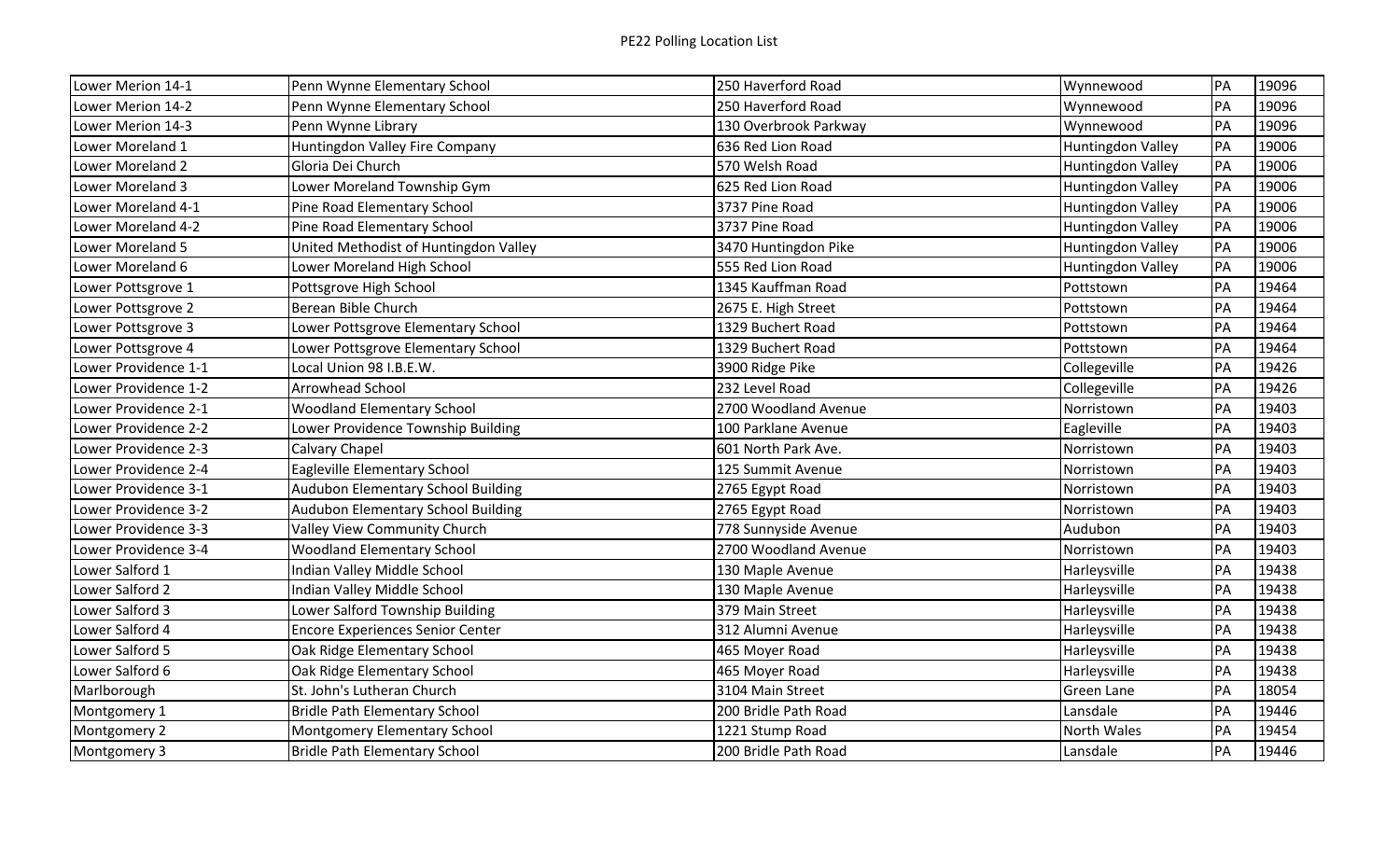| Montgomery 4   | Village of Neshaminy Falls                          | 195 Stump Road            | North Wales             | PA | 19454 |
|----------------|-----------------------------------------------------|---------------------------|-------------------------|----|-------|
| Montgomery 5   | Montgomery Township Building                        | 1001 Stump Road           | Montgomeryville         | PA | 18936 |
| Montgomery 6   | Montgomery Township Building                        | 1001 Stump Road           | Montgomeryville         | PA | 18936 |
| Montgomery 7   | Montgomery Elementary School                        | 1221 Stump Road           | North Wales             | PA | 19454 |
| Montgomery 8   | Montgomery Township Community and Recreation Center | 1030 Horsham Road         | Montgomeryville         | PA | 18936 |
| Narberth 1     | Narberth Presbyterian Church                        | 205 Grayling Avenue       | Narberth                | PA | 19072 |
| Narberth 2     | Narberth Borough Building                           | 100 Conway Avenue         | Narberth                | PA | 19072 |
| Narberth 3     | Narberth Borough Building                           | 100 Conway Avenue         | Narberth                | PA | 19072 |
| New Hanover 1  | New Hanover United Methodist Church, North Campus   | 3065 N. Charlotte Street  | Gilbertsville           | PA | 19525 |
| New Hanover 2  | New Hanover Fire Company                            | 2154 Swamp Pike           | Gilbertsville           | PA | 19525 |
| New Hanover 3  | New Hanover Fire Company                            | 2154 Swamp Pike           | Gilbertsville           | PA | 19525 |
| Norristown 1-1 | <b>Hancock Fire Company</b>                         | 820 West Airy Street      | Norristown              | PA | 19401 |
| Norristown 1-2 | <b>Stewart Middle School</b>                        | 1315 West Marshall Street | Norristown              | PA | 19401 |
| Norristown 1-3 | <b>Stewart Middle School</b>                        | 1315 West Marshall Street | Norristown              | PA | 19401 |
| Norristown 2-1 | <b>Stewart Middle School</b>                        | 1315 West Marshall Street | Norristown              | PA | 19401 |
| Norristown 2-2 | <b>Gotwals Elementary School</b>                    | 1 East Oak St.            | Norristown              | PA | 19401 |
| Norristown 2-3 | <b>Gotwals Elementary School</b>                    | 1 East Oak St.            | Norristown              | PA | 19401 |
| Norristown 3-1 | Eisenhower Middle School                            | 1601 Markley Street       | Norristown              | PA | 19401 |
| Norristown 3-2 | Norristown Public Library                           | 1001 Powell Street        | Norristown              | PA | 19401 |
| Norristown 3-3 | Eisenhower Middle School                            | 1601 Markley Street       | Norristown              | PA | 19401 |
| Norristown 4-1 | American Legion Post                                | 500 E. Marshall St.       | Norristown              | PA | 19401 |
| Norristown 4-2 | Montgomery County Human Services                    | 1430 DeKalb Street        | Norristown              | PA | 19401 |
| Norristown 4-3 | Hancock Elementary School                           | 1520 Arch Street          | Norristown              | PA | 19401 |
| North Wales 1  | North Wales Water Authority                         | 200 W. Walnut Street      | North Wales             | PA | 19454 |
| North Wales 2  | North Wales Borough Building                        | 300 School Street         | North Wales             | PA | 19454 |
| North Wales 3  | North Wales Elementary School                       | 201 Summit Street         | North Wales             | PA | 19454 |
| Pennsburg      | Pennsburg Municipal Building                        | 76 W. 6th Street          | Pennsburg               | PA | 18073 |
| Perkiomen 1    | <b>Evergreen Elementary School</b>                  | 98 Kagey Road             | Collegeville            | PA | 19426 |
| Perkiomen 2    | <b>Evergreen Elementary School</b>                  | 98 Kagey Road             | Collegeville            | PA | 19426 |
| Plymouth 1-1   | Central Montco Vo-Tech School                       | 821 Plymouth Rd.          | <b>Plymouth Meeting</b> | PA | 19462 |
| Plymouth 1-2   | Central Montco Vo-Tech School                       | 821 Plymouth Rd.          | <b>Plymouth Meeting</b> | PA | 19462 |
| Plymouth 2-1   | <b>Storehouse Church</b>                            | 1090 Germantown Pike      | <b>Plymouth Meeting</b> | PA | 19462 |
| Plymouth 2-2   | Central Montco Vo-Tech School                       | 821 Plymouth Rd.          | <b>Plymouth Meeting</b> | PA | 19462 |
| Plymouth 2-3   | Central Montco Vo-Tech School                       | 821 Plymouth Rd.          | <b>Plymouth Meeting</b> | PA | 19462 |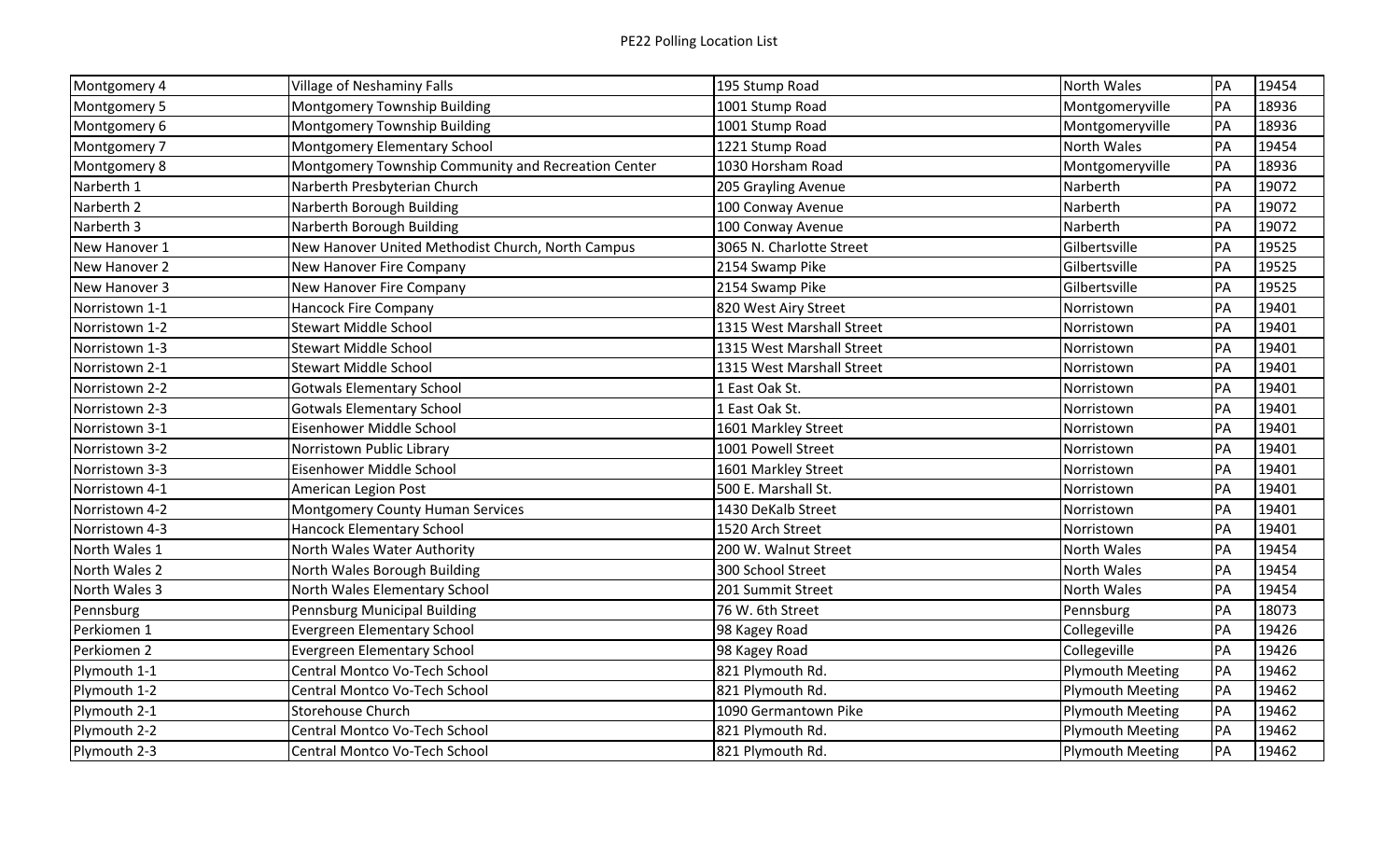| Plymouth 3-1    | <b>Plymouth Community Center</b>               | 2910 Jolly Road                             | <b>Plymouth Meeting</b> | PA | 19462 |
|-----------------|------------------------------------------------|---------------------------------------------|-------------------------|----|-------|
| Plymouth 3-2    | <b>Plymouth Community Center</b>               | 2910 Jolly Road                             | <b>Plymouth Meeting</b> | PA | 19462 |
| Plymouth 3-3    | Church on the Mall                             | 500 W. Germantown Pk, Plymouth Meeting Mall | <b>Plymouth Meeting</b> | PA | 19462 |
| Plymouth 4-1    | Church on the Mall                             | 500 W. Germantown Pk, Plymouth Meeting Mall | <b>Plymouth Meeting</b> | PA | 19462 |
| Plymouth 4-2    | Plymouth Fire Company #1                       | 1323 Colwell Lane                           | Conshohocken            | PA | 19428 |
| Pottstown 1-1   | St. John the Baptist Byzantine Catholic Church | 301 Cherry St.                              | Pottstown               | PA | 19464 |
| Pottstown 1-2   | St. John the Baptist Byzantine Catholic Church | 301 Cherry St.                              | Pottstown               | PA | 19464 |
| Pottstown 2-1   | <b>Invictus Church</b>                         | 79 N. Hanover Street                        | Pottstown               | PA | 19464 |
| Pottstown 2-2   | The Carousel at Pottstown                      | 30 W. King St.                              | Pottstown               | PA | 19464 |
| Pottstown 3     | First Church of the Brethren                   | 371 North York Street                       | Pottstown               | PA | 19464 |
| Pottstown 4     | <b>Grace Lutheran Church</b>                   | 660 N. Charlotte Street                     | Pottstown               | PA | 19464 |
| Pottstown 5     | First Presbyterian Church                      | 750 N. Evans St                             | Pottstown               | PA | 19464 |
| Pottstown 6     | <b>Ricketts Community Center</b>               | 658 Beech Street                            | Pottstown               | PA | 19464 |
| Pottstown 7-1   | <b>Ricketts Community Center</b>               | 658 Beech Street                            | Pottstown               | PA | 19464 |
| Pottstown 7-2   | <b>Ricketts Community Center</b>               | 658 Beech Street                            | Pottstown               | PA | 19464 |
| <b>Red Hill</b> | Upper Perkiomen High School                    | 2 Walt Rd.                                  | Pennsburg               | PA | 18073 |
| Rockledge       | Rockledge Fire House                           | 505 Huntingdon Pike                         | Rockledge               | PA | 19046 |
| Royersford 1    | <b>Grace Lutheran Church</b>                   | 6th Avenue & Main Street                    | Royersford              | PA | 19468 |
| Royersford 2    | <b>Royersford Elementary</b>                   | 450 Spring Street                           | Royersford              | PA | 19468 |
| Salford         | <b>Tylersport Volunteer Fire Company</b>       | 125 Ridge Road                              | Tylersport              | PA | 18971 |
| Schwenksville   | Schwenksville Elementary School                | 55 Second Street                            | Schwenksville           | PA | 19473 |
| Skippack 1      | Trinity United Church of Christ                | 2009 Church Road                            | Skippack                | PA | 19474 |
| Skippack 2      | <b>Skippack Elementary School</b>              | 4081 Heckler Road                           | Collegeville            | PA | 19430 |
| Skippack 3      | 4-H Building                                   | 1015 Bridge Road, Suite D-1                 | Collegeville            | PA | 19426 |
| Souderton 1     | Zion Mennonite Church                          | 149 Cherry Lane                             | Souderton               | PA | 18964 |
| Souderton 2     | Zion Mennonite Church                          | 149 Cherry Lane                             | Souderton               | PA | 18964 |
| Souderton 3     | Zwingli United Church of Christ                | 350 Wile Avenue                             | Souderton               | PA | 18964 |
| Springfield 1-1 | Flourtown Country Club                         | 150 McCloskey Rd.                           | Flourtown               | PA | 19031 |
| Springfield 1-2 | Flourtown Country Club                         | 150 McCloskey Rd.                           | Flourtown               | PA | 19031 |
| Springfield 2-1 | Springfield Free Library                       | 8900 Hawthorne Lane                         | Wyndmoor                | PA | 19038 |
| Springfield 2-2 | Wyndmoor Hose Co No 1                          | 1043 E. Willow Grove Avenue                 | Wyndmoor                | PA | 19038 |
| Springfield 2-3 | Wyndmoor Hose Co No 1                          | 1043 E. Willow Grove Avenue                 | Wyndmoor                | PA | 19038 |
| Springfield 3-1 | Oreland Evangelical Presbyterian Church        | 1119 Church Road                            | Oreland                 | PA | 19075 |
| Springfield 3-2 | Oreland Volunteer Fire Co.                     | 1500 Bruce Road                             | Oreland                 | PA | 19075 |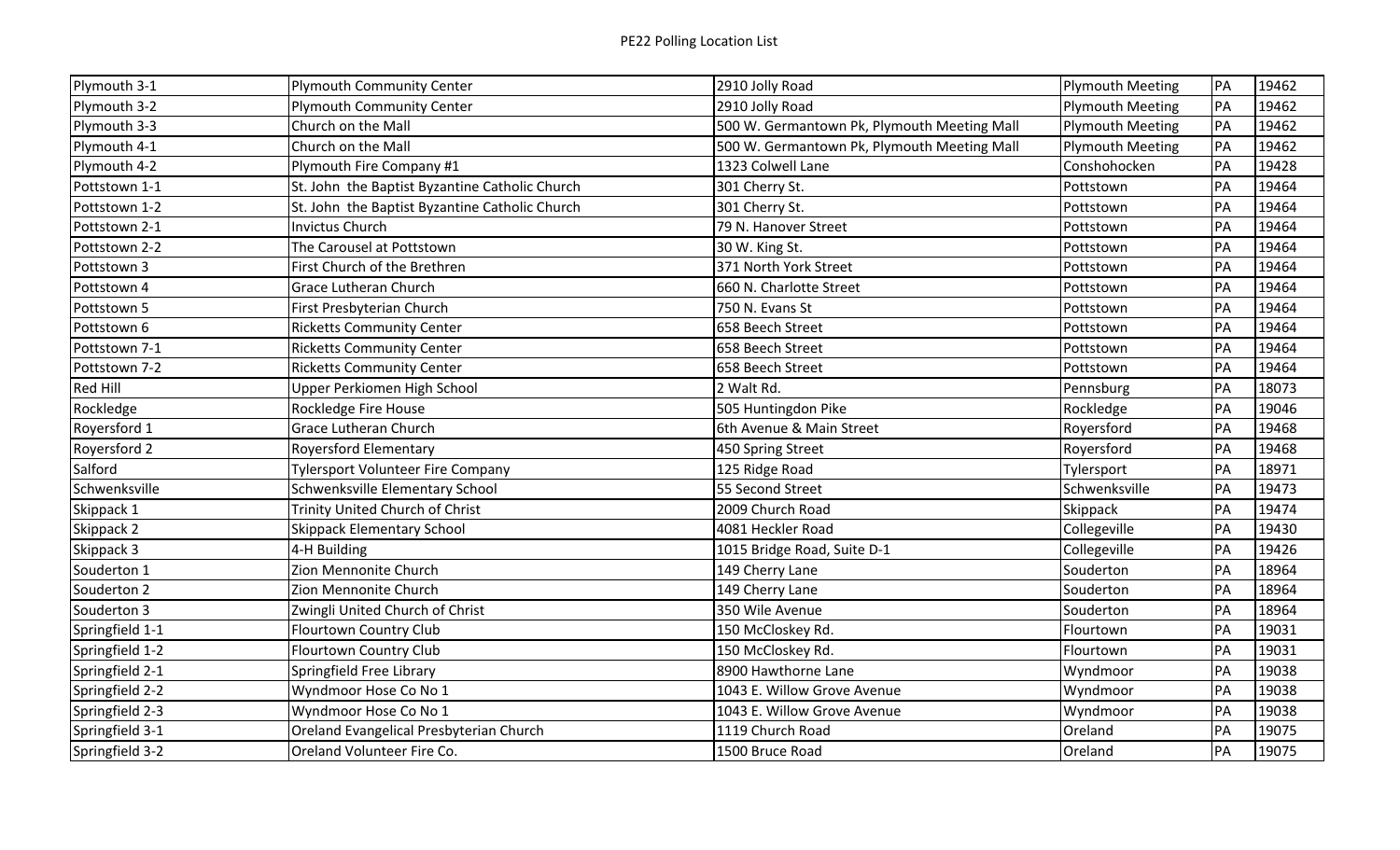| Springfield 4-1  | Flourtown Country Club                             | 150 McCloskey Rd.           | Flourtown           | PA        | 19031 |
|------------------|----------------------------------------------------|-----------------------------|---------------------|-----------|-------|
| Springfield 4-2  | <b>Flourtown Country Club</b>                      | 150 McCloskey Rd.           | Flourtown           | PA        | 19031 |
| Springfield 5-1  | Springfield Township Recreation Center, Building B | 1200 E. Willow Grove Ave.   | Wyndmoor            | PA        | 19038 |
| Springfield 5-2  | Springfield Township Recreation Center, Building B | 1200 E. Willow Grove Ave.   | Wyndmoor            | PA        | 19038 |
| Springfield 6-1  | First Presbyterian Church in Springfield           | 1710 Bethlehem Pike         | Flourtown           | PA        | 19031 |
| Springfield 6-2  | St. Philip In The Fields                           | 317 Oreland Mill Road       | Oreland             | PA        | 19075 |
| Springfield 7-1  | Springfield Township Building                      | 1510 Paper Mill Rd.         | Wyndmoor            | PA        | 19038 |
| Springfield 7-2  | Springfield Township Building                      | 1510 Paper Mill Rd.         | Wyndmoor            | PA        | 19038 |
| Telford          | St. Paul's Lutheran Church                         | 107 W. Lincoln Ave.         | <b>Telford</b>      | PA        | 18969 |
| Towamencin 1-1   | nglewood Elementary School                         | 1313 Allentown Road         | Lansdale            | PA        | 19446 |
| Towamencin 1-2   | Christ United Methodist Church                     | 1020 S. Valley Forge Road   | Lansdale            | PA        | 19446 |
| Towamencin 1-3   | North Penn Water Authority                         | 300 Forty Foot Road         | Lansdale            | PA        | 19446 |
| Towamencin 2-1   | <b>Towamencin Municipal Building</b>               | 1090 Troxel Road            | Kulpsville          | PA        | 19443 |
| Towamencin 2-2   | North Montco Vo-Tech School                        | 1265 Sumneytown Pike        | Lansdale            | <b>PA</b> | 19446 |
| Towamencin 2-3   | <b>General Nash Elementary</b>                     | 1560 Liberty Bell Drive     | Harleysville        | PA        | 19438 |
| Towamencin 3-1   | <b>Walton Farm Elementary School</b>               | 1610 Allentown Road         | Lansdale            | PA        | 19446 |
| Towamencin 3-2   | <b>Walton Farm Elementary School</b>               | 1610 Allentown Road         | Lansdale            | PA        | 19446 |
| Towamencin 3-3   | Towamencin Vol. Fire Co.                           | 1590 Bustard Road           | Kulpsville          | PA        | 19443 |
| Trappe           | South Elementary School                            | 200 E. Third Ave.           | Trappe              | PA        | 19426 |
| Upper Dublin 1-1 | Church of the Open Door                            | 1260 Fort Washington Ave.   | Fort Washington     | PA        | 19034 |
| Upper Dublin 1-2 | Upper Dublin Lutheran Church                       | 411 Susquehanna Road        | Ambler              | PA        | 19002 |
| Upper Dublin 1-3 | Church of the Open Door                            | 1260 Fort Washington Ave.   | Fort Washington     | PA        | 19034 |
| Upper Dublin 2-1 | Fort Washington Fire Company                       | 1245 Ft Washington Ave      | Fort Washington     | PA        | 19034 |
| Upper Dublin 2-2 | Fort Washington Fire Company                       | 1245 Ft Washington Ave      | Fort Washington     | PA        | 19034 |
| Upper Dublin 2-3 | <b>Operating Engineers</b>                         | 1375 Virginia Dr., Ste. 100 | Fort Washington     | PA        | 19034 |
| Upper Dublin 3-1 | Jarrettown Methodist Church                        | 1460 N Limekiln Pike        | Dresher             | PA        | 19025 |
| Upper Dublin 3-2 | Crossroads Fellowship Church                       | 1404 North Hills Avenue     | <b>Willow Grove</b> | PA        | 19090 |
| Upper Dublin 4-1 | Christ Lutheran Church                             | 700 E. Pennsylvania Avenue  | Oreland             | PA        | 19075 |
| Upper Dublin 4-2 | Christ Lutheran Church                             | 700 E. Pennsylvania Avenue  | Oreland             | PA        | 19075 |
| Upper Dublin 4-3 | Mar Thoma Church                                   | 1085 Camphill Rd.           | Ft. Washington      | PA        | 19034 |
| Upper Dublin 5-1 | <b>Operating Engineers</b>                         | 1375 Virginia Dr., Ste. 100 | Fort Washington     | PA        | 19034 |
| Upper Dublin 5-2 | New Life Presbyterian Church                       | 2015 S. Limekiln Pike       | Dresher             | PA        | 19025 |
| Upper Dublin 5-3 | New Life Presbyterian Church                       | 2015 S. Limekiln Pike       | <b>Dresher</b>      | PA        | 19025 |
| Upper Dublin 6-1 | Temple Sinai Synagogue                             | 1401 N. Limekiln Pike       | <b>Dresher</b>      | PA        | 19025 |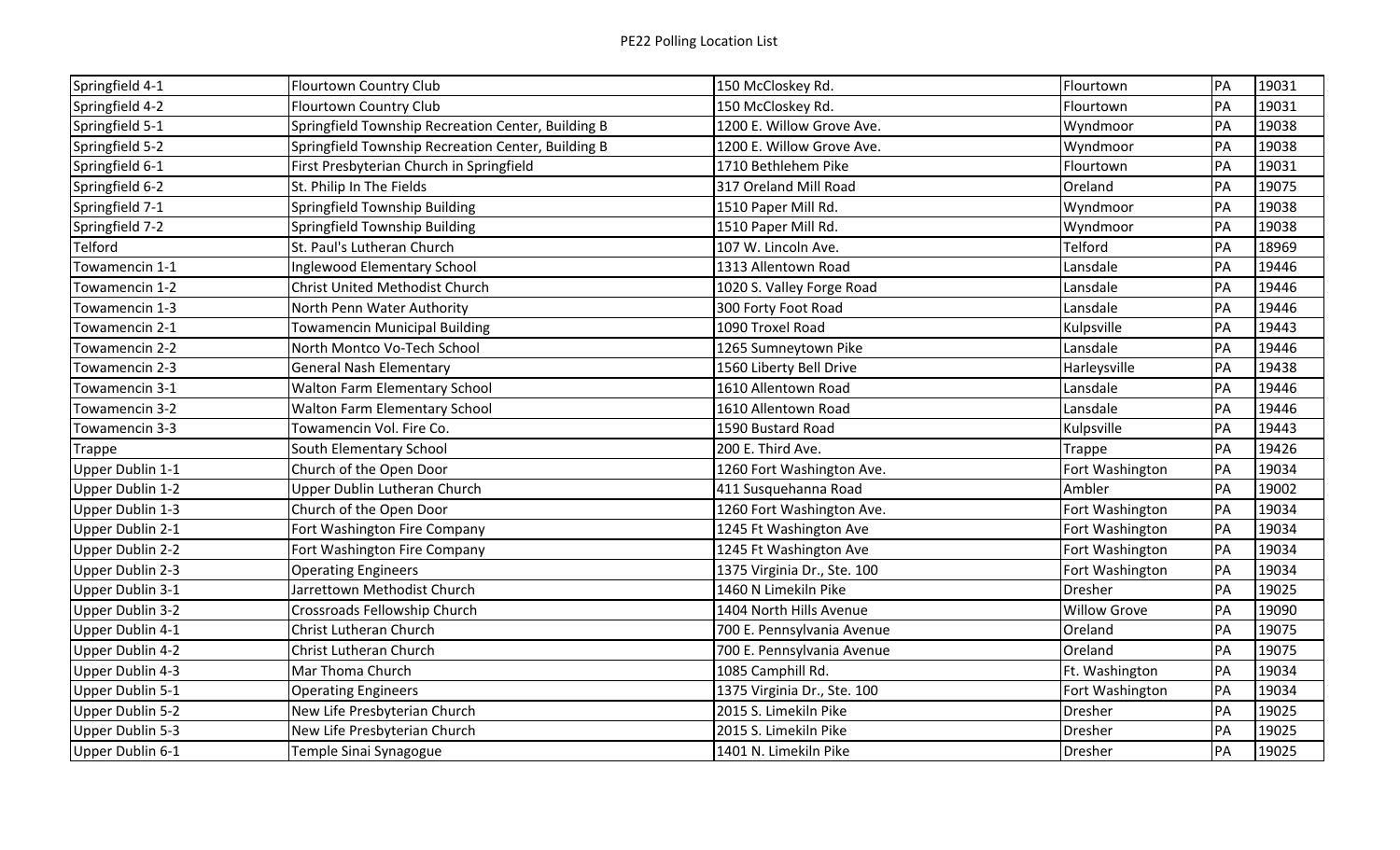| Upper Dublin 6-2                  | Temple Sinai Synagogue                  | 1401 N. Limekiln Pike       | <b>Dresher</b>      | PA | 19025 |
|-----------------------------------|-----------------------------------------|-----------------------------|---------------------|----|-------|
| Upper Dublin 7-1                  | Congregation Beth Or                    | 239 Welsh Road              | Ambler              | PA | 19002 |
| Upper Dublin 7-2                  | Congregation Beth Or                    | 239 Welsh Road              | Ambler              | PA | 19002 |
| Upper Dublin 7-3                  | Upper Dublin Lutheran Church            | 411 Susquehanna Road        | Ambler              | PA | 19002 |
| Upper Frederick                   | Perkiomenville Mennonite Church         | 1836 Gravel Pike            | Perkiomenville      | PA | 18074 |
| Upper Gwynedd 1                   | <b>Upper Gwynedd Township Building</b>  | 1 Parkside Place            | North Wales         | PA | 19454 |
| Upper Gwynedd 2                   | Gwyn Nor School                         | 139 Hancock Road            | North Wales         | PA | 19454 |
| <b>Upper Gwynedd 3</b>            | Pennbrook Middle School                 | 1201 North Wales Rd         | North Wales         | PA | 19454 |
| Upper Gwynedd 4                   | Gwynedd Square Elementary School        | 1641 Supplee Road           | Lansdale            | PA | 19446 |
| Upper Gwynedd 5                   | <b>Gwynedd Square Elementary School</b> | 1641 Supplee Road           | Lansdale            | PA | 19446 |
| Upper Gwynedd 6                   | <b>Gwynedd Square Elementary School</b> | 1641 Supplee Road           | Lansdale            | PA | 19446 |
| Upper Gwynedd 7                   | Upper Gwynedd Township Fire Department  | 661 Park Ave.               | Lansdale            | PA | 19446 |
| Upper Hanover 1                   | <b>Upper Perkiomen Education Center</b> | 2229 E. Buck Rd             | Pennsburg           | PA | 18073 |
| <b>Upper Hanover 2</b>            | <b>Upper Hanover Township Building</b>  | 1704 Pillsbury St           | East Greenville     | PA | 18041 |
| Upper Hanover 3                   | Palm Schwenkfelder Church               | 833 Gravel Pk.              | Palm                | PA | 18070 |
| <b>Upper Merion Belmont-1</b>     | <b>Belmont School/PATTAN</b>            | 200 Anderson Road           | King of Prussia     | PA | 19406 |
| <b>Upper Merion Belmont-2</b>     | Hope Community Church                   | 150 E. Beidler Road         | King of Prussia     | PA | 19406 |
| <b>Upper Merion Belmont-3</b>     | Lutheran Church of the Good Shepherd    | 132 East Valley Forge Road  | King of Prussia     | PA | 19406 |
| <b>Upper Merion Belmont-4</b>     | <b>Upper Merion Baptist Church</b>      | 585 General Steuben Road    | King of Prussia     | PA | 19406 |
| <b>Upper Merion Belmont-5</b>     | <b>Valley Forge Towers Clubhouse</b>    | 4000 Valley Forge Circle    | King of Prussia     | PA | 19406 |
| Upper Merion Candlebrook-1        | <b>Upper Merion Township Building</b>   | 175 West Valley Forge Road  | King of Prussia     | PA | 19406 |
| <b>Upper Merion Candlebrook-2</b> | Candlebrook Elementary School           | 310 Prince Frederick Street | King of Prussia     | PA | 19406 |
| Upper Merion Gulph-1              | <b>Gulph Elementary School</b>          | 650 S Henderson Road        | King of Prussia     | PA | 19406 |
| <b>Upper Merion Gulph-2</b>       | <b>Gulph Elementary School</b>          | 650 S Henderson Road        | King of Prussia     | PA | 19406 |
| Upper Merion King-1               | Temple Brith Achim Synagogue            | 481 South Gulph Road        | King of Prussia     | PA | 19406 |
| <b>Upper Merion King-2</b>        | Temple Brith Achim Synagogue            | 481 South Gulph Road        | King of Prussia     | PA | 19406 |
| <b>Upper Merion-Roberts</b>       | <b>Roberts Elementary School</b>        | 889 Croton Road             | Wayne               | PA | 19087 |
| <b>Upper Merion Swedeland</b>     | <b>Swedeland Fire Company</b>           | 609 A Street                | King of Prussia     | PA | 19406 |
| <b>Upper Merion Swedesburg</b>    | Swedesburg Volunteer Fire Company       | 310 Jefferson Street        | Bridgeport          | PA | 19405 |
| <b>Upper Merion Town Center</b>   | <b>Roberts Elementary School</b>        | 889 Croton Road             | Wayne               | PA | 19087 |
| Upper Moreland 1-1                | Settlement Music School                 | 318 Davisville Rd.          | <b>Willow Grove</b> | PA | 19090 |
| <b>Upper Moreland 1-2</b>         | Settlement Music School                 | 318 Davisville Rd.          | <b>Willow Grove</b> | PA | 19090 |
| <b>Upper Moreland 2-1</b>         | <b>Upper Moreland High School</b>       | 3000 Terwood Road           | <b>Willow Grove</b> | PA | 19090 |
| <b>Upper Moreland 2-2</b>         | <b>Upper Moreland High School</b>       | 3000 Terwood Road           | <b>Willow Grove</b> | PA | 19090 |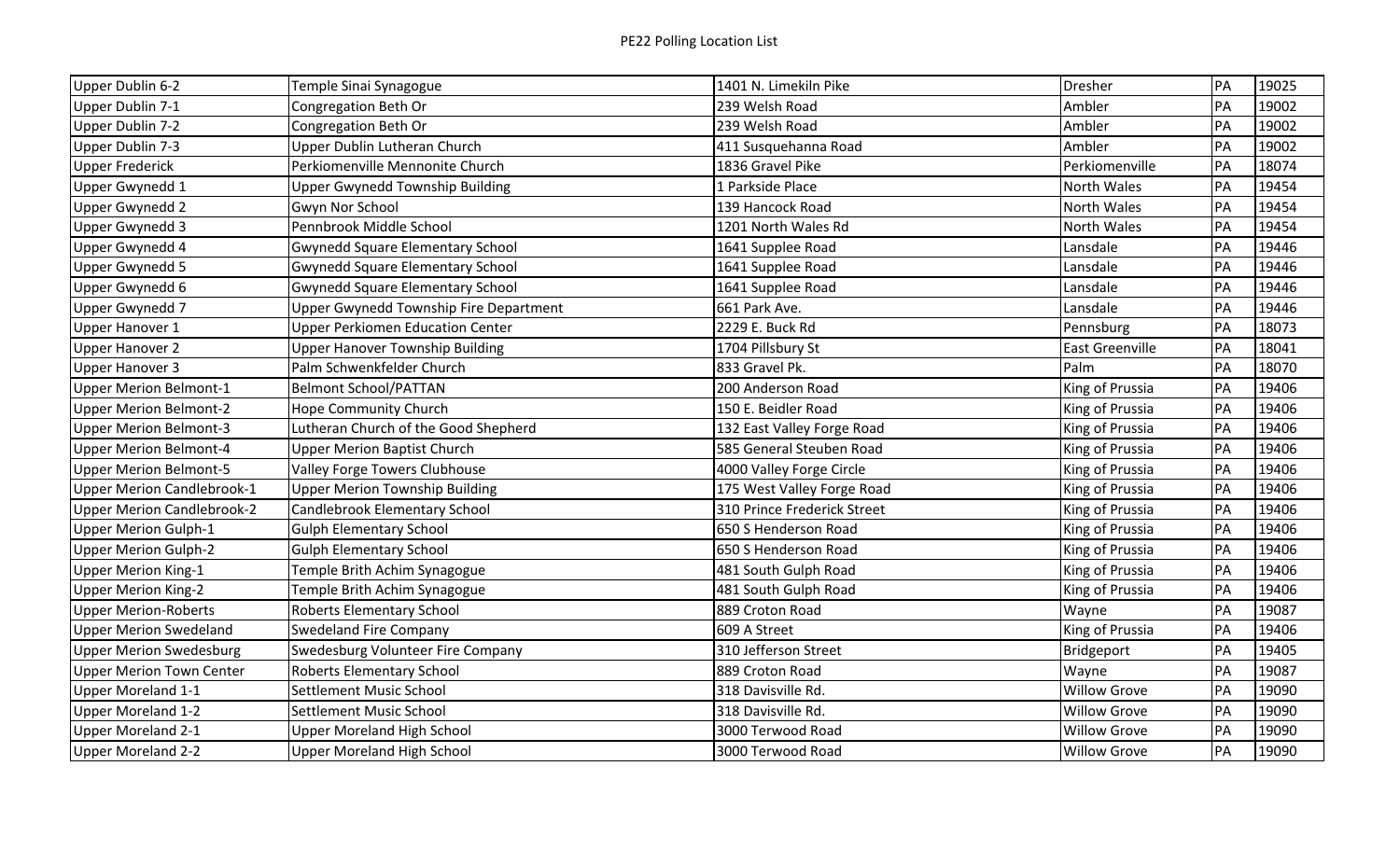| <b>Upper Moreland 3-1</b>          | <b>Upper Moreland High School</b>                  | 3000 Terwood Road         | <b>Willow Grove</b>     | PA | 19090 |
|------------------------------------|----------------------------------------------------|---------------------------|-------------------------|----|-------|
| <b>Upper Moreland 3-2</b>          | Upper Moreland High School                         | 3000 Terwood Road         | <b>Willow Grove</b>     | PA | 19090 |
| <b>Upper Moreland 4-1</b>          | <b>Upper Moreland Township Building</b>            | 117 Park Avenue           | <b>Willow Grove</b>     | PA | 19090 |
| <b>Upper Moreland 4-2</b>          | <b>Upper Moreland Township Library</b>             | 109 Park Avenue           | <b>Willow Grove</b>     | PA | 19090 |
| <b>Upper Moreland 5-1</b>          | <b>Upper Moreland High School</b>                  | 3000 Terwood Road         | <b>Willow Grove</b>     | PA | 19090 |
| <b>Upper Moreland 5-2</b>          | Fulmor Heights Home Ownership Assoc.               | 201 Fitch Road            | Hatboro                 | PA | 19040 |
| <b>Upper Moreland 6-1</b>          | <b>Willow Grove YMCA</b>                           | 3300 Davisville Road      | Hatboro                 | PA | 19040 |
| <b>Upper Moreland 6-2</b>          | <b>Willow Grove YMCA</b>                           | 3300 Davisville Road      | Hatboro                 | PA | 19040 |
| <b>Upper Moreland 7-1</b>          | Upper Moreland Intermediate School                 | 3990 Orangemans Road      | Hatboro                 | PA | 19040 |
| <b>Upper Moreland 7-2</b>          | Upper Moreland Middle School                       | 4000 Orangemans Road      | Hatboro                 | PA | 19040 |
| <b>Upper Pottsgrove</b>            | Pottsgrove Middle School                           | 1351 N. Hanover St        | Pottstown               | PA | 19464 |
| <b>Upper Providence Mingo-1</b>    | Veterans of Foreign War Post 6341                  | 730 S. Fourth Avenue      | Royersford              | PA | 19468 |
| <b>Upper Providence Mingo-2</b>    | <b>Royersford Baptist Church</b>                   | 452 S. Lewis Road         | Royersford              | PA | 19468 |
| <b>Upper Providence Mont-Clare</b> | Upper Providence Township Community Center         | 499 Hopwood Rd.           | Collegeville            | PA | 19426 |
| <b>Upper Providence-Oaks</b>       | Upper Providence Township Administration Building  | 1286 Black Rock Rd.       | Phoenixville            | PA | 19460 |
| <b>Upper Providence-Trappe</b>     | Spring Ford Middle School, 7th Grade Center        | 833 S. Lewis Road         | Royersford              | PA | 19468 |
| <b>Upper Salford</b>               | Upper Salford Vol. Fire Company                    | 782 Old Skippack Road     | Salfordville            | PA | 18958 |
| West Conshohocken                  | St Gertrude's Church Hall                          | 209 Merion Avenue         | West Conshohocken       | PA | 19428 |
| <b>West Norriton 1-1</b>           | Norristown Area High School                        | 1900 Eagle Drive          | Norristown              | PA | 19403 |
| West Norriton 1-2                  | Norristown Area High School                        | 1900 Eagle Drive          | Norristown              | PA | 19403 |
| <b>West Norriton 2-1</b>           | Norristown Area High School                        | 1900 Eagle Drive          | Norristown              | PA | 19403 |
| <b>West Norriton 2-2</b>           | Marshall Street Elementary School                  | 1525 West Marshall Street | Norristown              | PA | 19403 |
| <b>West Norriton 3-1</b>           | Jefferson Fire House                               | 85 School Lane            | Norristown              | PA | 19403 |
| <b>West Norriton 3-2</b>           | Jefferson Fire House                               | 85 School Lane            | Norristown              | PA | 19403 |
| <b>West Norriton 4-1</b>           | West Norriton Township Building                    | 1630 West Marshall Street | Jeffersonville          | PA | 19403 |
| West Norriton 4-2                  | Marshall Street Elementary School                  | 1525 West Marshall Street | Norristown              | PA | 19403 |
| <b>West Pottsgrove</b>             | West Pottsgrove Municipal Building                 | 980 Grosstown Road        | Stowe                   | PA | 19464 |
| <b>Whitemarsh East-1</b>           | St Thomas Church Parish House                      | 608 Church Street         | Fort Washington         | PA | 19034 |
| <b>Whitemarsh East-2</b>           | St Pauls United Church Of Christ                   | 440 Bethlehem Pike        | Fort Washington         | PA | 19034 |
| Whitemarsh Middle-1                | <b>Miles Park Building</b>                         | 4021 Joshua Road          | Lafayette Hill          | PA | 19444 |
| Whitemarsh Middle-2                | Plymouth Meeting Evangelical Congregational Church | 42 E. Germantown Pike     | <b>Plymouth Meeting</b> | PA | 19462 |
| <b>Whitemarsh Middle-3</b>         | <b>Messiah United Methodist Church</b>             | 527 Ridge Pike            | Lafayette Hill          | PA | 19444 |
| Whitemarsh Middle-4                | Whitemarsh Elementary School                       | 4120 Joshua Rd.           | Lafayette Hill          | PA | 19444 |
| <b>Whitemarsh Middle-5</b>         | <b>Whitemarsh Elementary School</b>                | 4120 Joshua Rd.           | Lafayette Hill          | PA | 19444 |